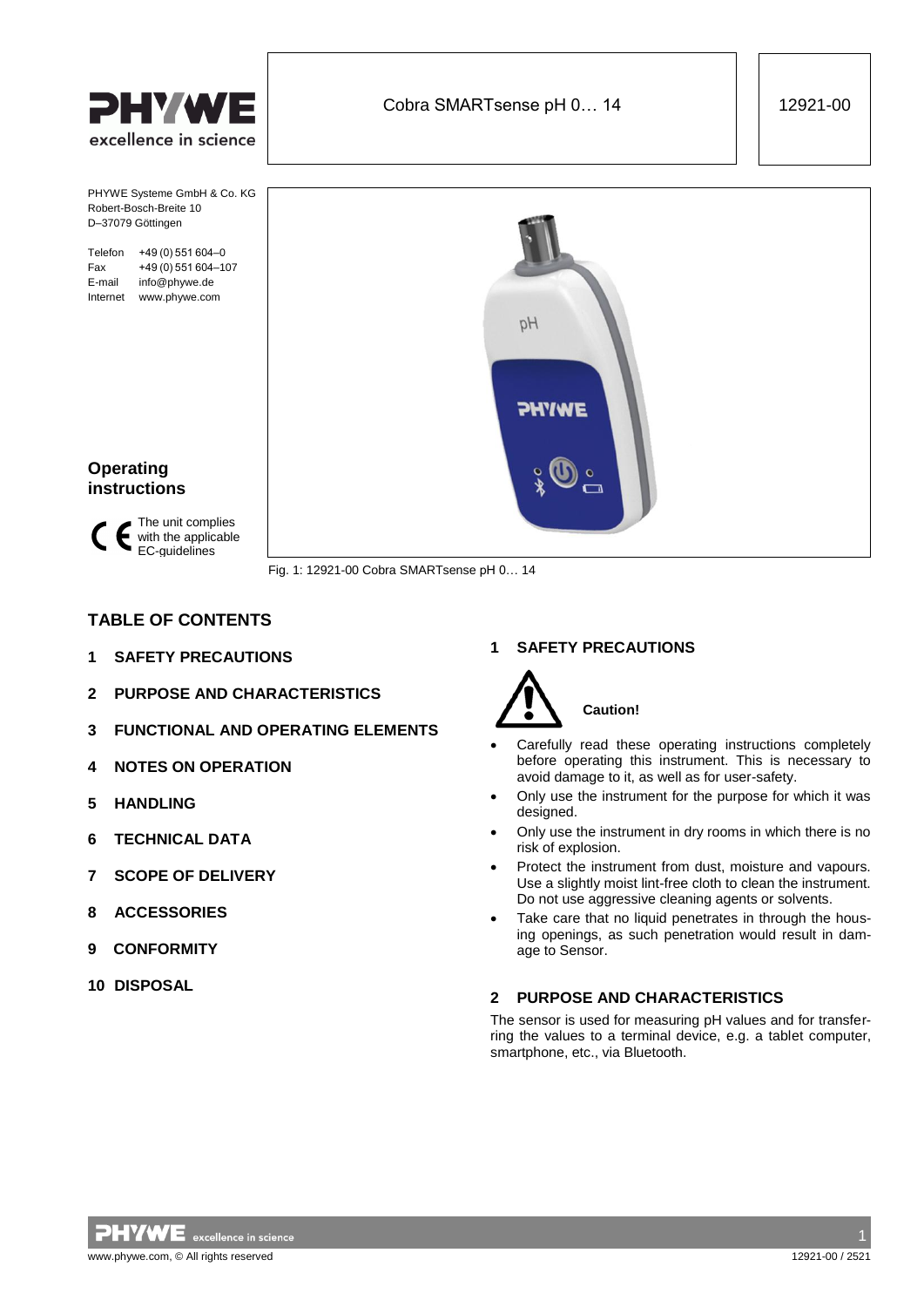## <span id="page-1-0"></span>**3 FUNCTIONAL AND OPERATING ELEMENTS**

#### **3.1 Operating elements**

The sensor has an on-button and two LEDs for indicating the Bluetooth and battery charge status.

## *On-button*

Press the on-button for more than 3 seconds to switch the sensor on and off

## *Bluetooth-LED*

| Flashing red every 2 seconds   | Not connected                         |  |
|--------------------------------|---------------------------------------|--|
| Flashing green every 2 seconds | Connected to the ter-<br>minal device |  |
| Flashing green every 4 seconds | Running measurement                   |  |

## **Battery charge LED**

## **3.2 Measurement inputs**

The face of the sensor has a BNC connector to which the supplied pH electrode can be connected.

# <span id="page-1-1"></span>**4 NOTES ON OPERATION**

<span id="page-1-2"></span>This device fulfils all of the technical requirements that are compiled in current EC guidelines. The characteristics of this product qualify it for the CE mark.

The individual connecting leads are each not to be longer than 2 m.

The instrument can be so influenced by electrostatic charges and other electromagnetic phenomena (HF, bursts, indirect lightning discharges) that it no longer works within the given specifications. Carry out the following measures to reduce or eliminate the effect of such disturbance: Ensure potential equalization at the PC (especially with Laptops). Use screening. Do not operate high frequency emitters (e.g. radio equipment or mobile radiotelephones) in the immediate vicinity. When a total failure of the instrument occurs, unplug it and plug it back in again for a reset.

# **5 HANDLING**

This section describes the start-up of the sensor and the recording of measurement data. Please read this section thoroughly in order to avoid failures or operating errors.

#### **5.1 Start-up**

Switch the sensor on by pressing the on-button for more than 3 seconds. The Bluetooth LED lights up red. Start the measureApp application and select the sensor.

There is a 9-digit code on the back of the sensor (Fig.2). The last 4 digits of the code are displayed as the sensor name in the software (Fig.3). This enables the precise assignment of the sensors within the software.









*Fig. 3*

Connect the supplied pH electrode to the BNC connector of the sensor.

## **5.2 Measurement of pH values**

To measure the pH value of a medium, the pH electrode at the measuring head must be completely immersed into the medium. If a whole series of different solutions is to be measured, we recommend rinsing the pH electrode in between the measurements with pure water and to shake the water off carefully in order to prevent the contamination of the next sample with the residues of the previous one. If absolute pH values are to be measured, the pH electrode should be calibrated beforehand, e.g. with the pH 4 buffer tablets (ref. no. 30281-10) and with the pH 10 buffer tablets (ref. no. 30283-10). The solution should always remain slightly in motion during the measurement. This can be realised by stirring the liquid with a magnetic stirrer or similar or by moving the measuring probe carefully to and fro.

## **5.3 Maintenance and cleaning of the measuring probe**

Please observe the maintenance and care instructions of the pH electrode. Notes concerning outdoor use: We recommend calibrating the pH electrode at the laboratory with buffer tablets or a buffer solution prior to executing the outdoor experiment. When preparing the buffer solution with buffer tablets, use 20 ml of distilled water. While a 3 M KCl solution should be used for the long-term storage of the pH electrode, the electrode for outdoor measurements in the protective sheath (ref. no. 37651-15) can be stored briefly in tap water. Do not use distilled water for storage! Do not allow the pH electrode to dry completely!

#### **5.4 Replacing the battery**

#### **Remove the battery**



Open the sensor by turning the screw cap on the back of the sensor counterclockwise e.g. with a coin.

*Fig. 4*

Carefully lift the battery out of its socket with the aid of a small screwdriver or small scissors. Insert the screwdriver as shown in Fig. 5.



 *Fig. 5*

2